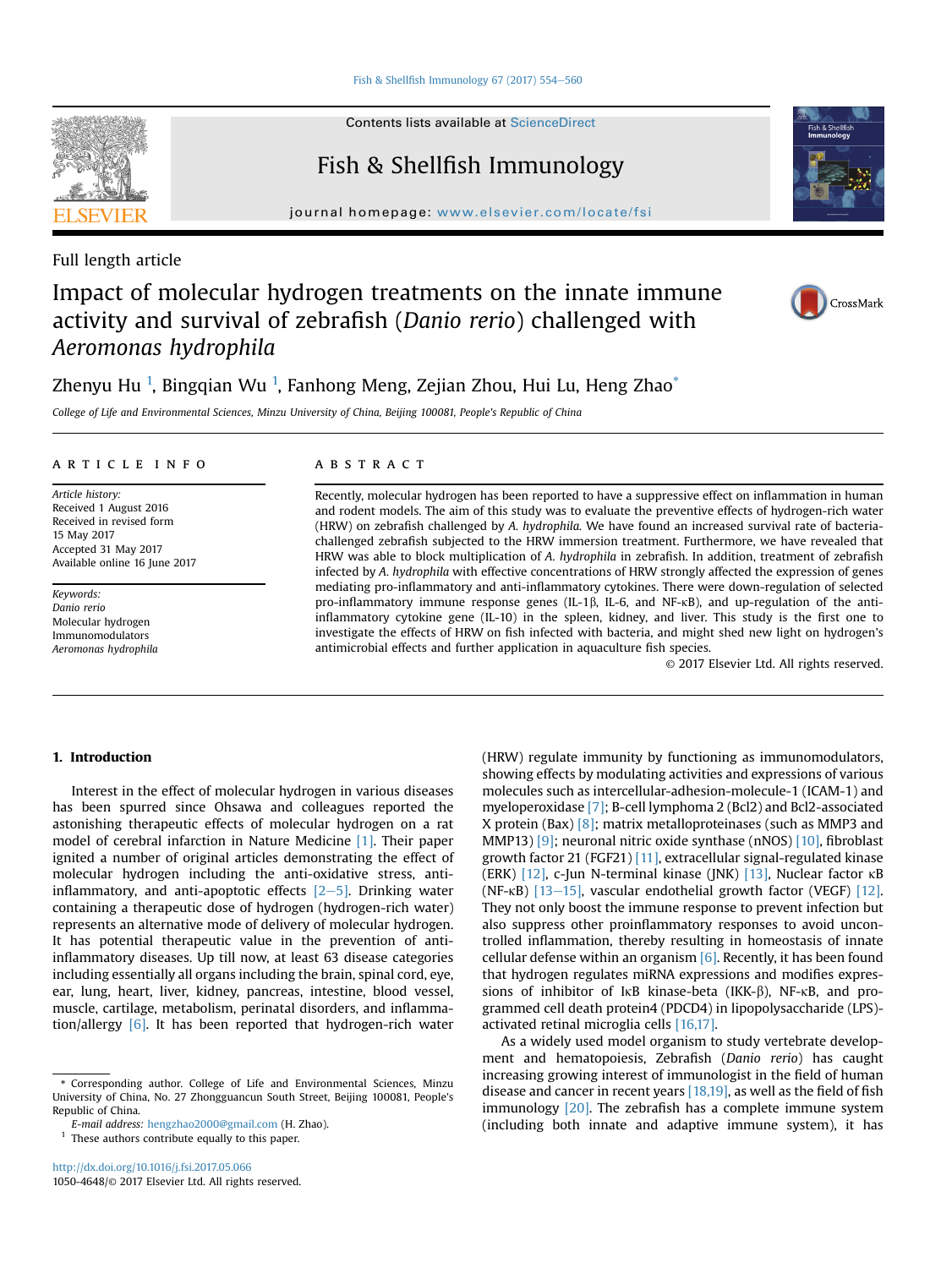advantages over other vertebrate infection models, such as fruit flies, nematodes, mice and rats, because of its evolutionarily closer to humans [\[21\].](#page-6-0) It has relatively small size and rapid life cycle, and it is ease of breeding, transparency of early life stages allowing realtime visualization. These make zebrafish a perfect model being used for study of experimental infections for fish pathogens  $[22-28]$  $[22-28]$ .

Aeromonas hydrophila has been reported as an important pathogen for lower vertebrates including amphibians, reptiles and fish [\[29\].](#page-6-0) These Gram-negative aquatic bacteria can cause fatal hemorrhagic septicaemia in a wide variety of fresh water fish species [\[30,31\],](#page-6-0) In particular, unusual and sometimes high mortality rates caused by A. hydrophila infections have been repeatedly reported from zebrafish facilities [\[32,33\].](#page-6-0) Some strains of A. hydrophila are also harmful to humans that might cause systemic illness of immune-compromised patients [\[34,35\].](#page-6-0)

Hence, a study to demonstrate antimicrobe effect and immune modulation of molecular hydrogen in fish will be a very fascinating topic, and the aim of our study was to investigate the preventive effects of HRW on bacterial infection in zebrafish. We have analyzed the anti-inflammatory and pro-inflammatory immune system parameters in response to HRW treatment caused by a pathogenic A. hydrophila in vivo.

This is the first study to investigate the effects of HRW with fish infected with bacteria, and to show that the appropriate hydrogen concentrations have an effect on fish survival when challenged with A. hydrophila. Furthermore, the anti-inflammatory gene was up-regulated in the kidney, spleen and live, the pro-inflammatory genes were generally down regulated. The present work has shown in vivo study of HRW treatment on the innate immune system of zebrafish, while further studies are needed to gain better insight of the mechanism of immunological signalling pathway activation.

#### 2. Materials and methods

#### 2.1. Zebrafish husbandry and sample collection

For most experiment, zebrafish wild type AB adults (4-6 monthold) were used and held in 200 L tanks with freshwater at 28  $\degree$ C. Fish were fed twice a day and acclimatized for 2 weeks. Prior to the experiments, zebrafish were fasted for 1 day. All zebrafish were handled in compliance with the local animal welfare regulations and maintained according to standard protocols which were designed to minimize pain and discomfort to the animals. For challenge experiment, zebrafish were anaesthetized with MS-222 (tricaine methanesulpho-nate, Argent Chemical Laboratories, USA). Euthanasia of zebrafish was achieved by anaesthetic overdose. The samples were collected and immediately frozen in liquid nitrogen and stored at  $-70$  °C before use.

#### 2.2. Bacteria culture conditions and production of HRW

The Gram-negative bacterium A. hydrophila was preserved by our laboratory  $[36]$ . When needed, the A. hydrophila strain was streaked onto a Luria Bertani (LB) plate and incubated at 28  $\degree$ C for 24 h, then single colonies were picked and inoculated into 100 µl liquid LB medium, and incubated at 28  $\degree$ C for 12 h with continuous shaking at 200 rpm. After centrifugation at 8000 rpm for 5min, the harvested bacterial pellet was re-suspended twice in 20 mM sterilized phosphate-buffered saline (PBS) (pH 7.4) to yield a concentration of  $5 \times 10^9$  CFU/ml, and stored at 4 °C until used.

HRW was produced in an acrylic resin tube by using apparatus (SHC-300, Haowei Co. Jinan, China) producing molecular hydrogen gas in a polyethylene terephthalate (PET) bottle for 2 h so as to dissolve molecular hydrogen into pure water. HRW was prepared just before the experiment in this study, and the hydrogen concentration of the HRW used was measured to be 6 ppm [\[15\].](#page-6-0) 1% and 4% HRW were produced by diluting 10 ml and 40 ml HRW in 1 L purified water.

#### 2.3. Zebrafish survival assay

To assess the protective role of HRW in vivo, 120 adult zebrafish were randomly divided into 6 groups (20 fish per group) and individually cultured in a 10 L tank for the A. hydrophila challenge. Then adult zebrafish were individually injected intraperitoneally with 10 µl of live A. hydrophila suspension (3.3  $\times$  10<sup>7</sup> CFU/ml). Three groups injected with 10  $\mu$ l of sterilized PBS (control) and three groups injected with A. hydrophila. After injection, challenged fish were cultured in water with 0, 1% or 4% HRW. The survival rates of zebrafish were recorded every 6 h after the bacterial challenge, and the cumulative mortality was calculated, the relative percent survival (RPS) was calculated by the formula:

 $RPS = [1-(\text{mortality of experimental group/mortality of control}]$ group)]  $\times$  100, as described by Amend [\[37\]](#page-6-0).

#### 2.4. HRW bactericidal activity in vivo

To validate the protective effect of HRW against A. hydrophila in vivo, adult zebrafish were individually injected intraperitoneally with 10  $\mu$ l of A. hydrophila (3.5  $\times$  10<sup>7</sup> CFU/ml). After injection, 20 adult zebrafish were immersed in water containing 1% HRW, the other 20 adult zebrafish were immersed in water as a control. A total of five fish were sampled at 6 h, 12 h, 24 h, and 48 h after injection. The zebrafish was anesthetized in 0.2% tricaine and then euthanized via incubation in ice water for 15 min. Each zebrafish was washed with sterile water for three times and cut into pieces via a sterile surgical scissors. Then 10 ml of PBS was added and mixed with a homogenizer for 30 $m$ im at 28  $\degree$ C. One microliter from each solution was collected for a serial dilution, 100 µl of each diluted solution were streaked onto a trypticase soya agar (TSA) plate and incubated at 28 °C for 24 h. A. hydrophila were calculated by count the colonies.

#### 2.5. Bacterial challenges of fish

Experimental infections were performed to investigate the immune-related gene expression under HRW treatment. For intraperitoneal infections, tripulicated groups of 20 adult zebrafish were injected with 10 µl of A. hydrophila (3.3  $\times$  10<sup>7</sup> CFU/ml), and then immersed in water containing 1% HRW. Spleen, kidney, and liver were sampled at 0, 6, 12 and 24 h post infection from a total of five zebrafish of each group. All samples were stored at  $-80$  °C until used.

#### 2.6. Total RNA extraction and cDNA production

The total RNAs were extracted from grinded samples by using Trizol (Invitrogen, Carlsbad, CA, USA) according to the manufacturer's instructions. Complete DNA removal was achieved by treating the supernatant from the RNeasy processed samples with RNase-Free DNase Set (Qiagen, Valencia, CA). Gel electrophoresis was used to confirm that isolated RNA was intact, and the concentration and purity of the RNA were quantified by using Nano-Drop<sup>®</sup> ND-1000 (NanoDrop Technologies, Dela-ware, USA). 1 µg of total RNA was amplified in cDNA by using Superscript III Reverse Transcriptase (Invitrogen) following the manufacturer's instructions, and the cDNAs were stored at  $-20$  °C for real-time PCR.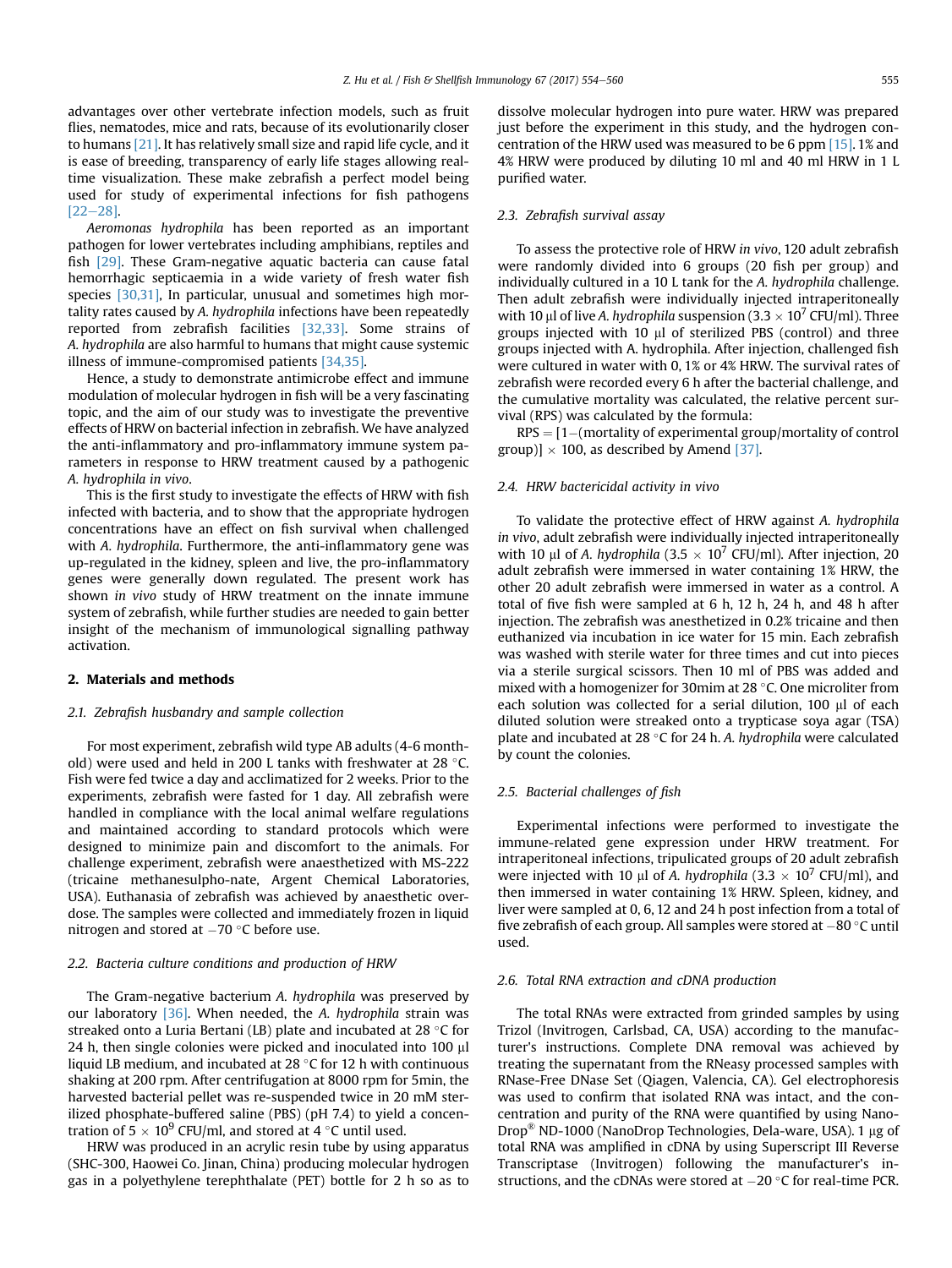#### 2.7. Gene expression profile by real-time PCR

Specific primers for  $\beta$ -actin, IL1 $\beta$ , IL6, IL-10, and NF- $\kappa$ B were designed by using the Primer 3 software based on their available sequences in the Gene Bank database (Table 1). Each pair of primer (10  $\mu$ M) was mixed with 18  $\mu$ l of EXPRESS SYBR GreenER qPCR Supermix (Invitrogen). Two µl of template cDNA was used. Real-Time PCR tests were performed in duplicate with a Stratagene detection system (Stratagene, La Jolla, CA, USA) using optical grade 96-well plates. The cycling profile was as follows:  $94^{\circ}$ C for 2 min, followed by 40 cycles of 94  $\degree$ C for 15 s and 55–60  $\degree$ C for 15 s and 72  $\degree$ C for 30 s. To determine the specificity of amplification, analysis of the product melting curve was performed after the last cycle of the amplification. After the PCR program, data were analyzed using Bio-Rad iQ5 2.1 Standard Edition Optical System Software (Bio-Rad, Hercules, California, USA). The baseline was set automatically by the software to maintain consistency. The  $2-\triangle\triangle$ CT method was used to analyze the expression level of each cytokine gene was normalized to  $\beta$ -actin as previously described in our lab [\[36\].](#page-6-0) All data were given in terms of relative mRNA expressed as mean  $\pm$  S.E  $(N = 3)$ .

#### 2.8. Statistical analysis

Each experiment was performed in triplicate. Data from bacterial challenge on zebrafish responses and antibacterial assay were analyzed by using the SPSS 22.0 software. Differences with  $p < 0.05$ were considered statistically significant and those with  $p < 0.01$ were considered highly significant.

#### 3. Results

## 3.1. The immersion of HRW treatment enhances the bacteria challenged zebrafish survival rate

To examine if HRW has any antimicrobial activity, different concentrations of HRW were applied to adult D. rerio, after intraperitoneally injection with live A. hydrophila. Fig. 1 showed that the zebrafish survival rate at 48 h post-infection was 100% for the group injected with PBS. However, the zebrafish survival rates at 48 h post-infection were dramatically reduced, high mortality of the fish treated with HRW occurred at 18-48 h after the bacterial challenge. A gradual mortality started among fish injected with bacteria without HRW treatment at 18 h with 10% and reached highest at 48 h with 40%. The RPS of HRW treatment at the dose of 1% were 100%, 90%, 85%, 85%, 85%, 80% at 18 h, 24 h, 30 h, 36 h, 42 h, and 48 h, individually, which was in contrast to the RPS of PBS group without HRW treatment was 60%. Compared with the group injected with bacteria alone without HRW treatment at 48 h post-

| Table 1                                                               |
|-----------------------------------------------------------------------|
| Primer sequences of zebrafish immune-related genes for real time PCR. |

| Gene            | Primer sequence                  | Size(bp) | Accession number |
|-----------------|----------------------------------|----------|------------------|
|                 | $(5' - 3')$                      |          |                  |
|                 |                                  |          |                  |
| B-actin         | ATGGATGAGGAAATCGCTGC             | 139      | NM131031.1       |
|                 | ATGCCAACCATCACTCCCTG             |          |                  |
| IL-1 $\beta$    | <b>TGGACTTCGCAGCACAAAATG</b>     | 149      | NM212844.2       |
|                 | <b>GTTCACTTCACGCTCTTGGATG</b>    |          |                  |
|                 |                                  |          |                  |
| $II - 6$        | AGACCGCTGCCTGTCTAAAA             | 135      | NM001261449.1    |
|                 | <b>TITGATGTCGTTCACCAGGA</b>      |          |                  |
| $NF - \kappa R$ | <b>TITACTGCCAGGTGAAGGTGC</b>     | 124      | NM001003414.1    |
|                 | <b>TGACATAGCCAGACTTCTCAAACTC</b> |          |                  |
| $II - 10$       | TGGAGACCATTCTGCCAACA             | 112      | NM001020785.2    |
|                 | <b>GCATTTCACCATATCCCGCT</b>      |          |                  |
|                 |                                  |          |                  |

infection, the survival rate increased significantly from 60% to 80%. The zebrafish injected with bacteria with HRW treatment at the dose of 4% showed similar results with milder protection with 65%. Taken together, our results indicated that HRW treatment could protect zebrafish from pathogenic A. hydrophila infection in vivo, especially 1% HRW treatment was capable of significantly enhancing the survival rate of zebrafish.

#### 3.2. HRW blocks bacterial multiplication in zebrafish in vivo

To examine if HRW has any antimicrobial activity, D. rerio were injected with live A. hydrophila, immediately followed by immersion of 1% HRW, and then the bacterial numbers in the fishes were measured at 6 h, 12 h, 24 h and 48 h. HRW treatment at dose of 1% was applied to adult D. rerio, based on the previous experimental result of zebrafish survival rate. As shown in [Fig. 2,](#page-3-0) A. hydrophila was detected in zebrafish with or without HRW treatment, the number of A. hydrophila detected represented only a small fraction (ca 2.5  $\times$  10<sup>4</sup> CFUs) of the bacterial number initially injected. By 12 h, the CFUs were similar with those at 6 h, indicating that A. hydrophila did not multiplied in zebrafish until 12 h after the bacterial injection, which reached 2.05  $\times$  10<sup>5</sup> CFUs and  $4.72 \times 10^5$  CFUs at 24 h and 48 h. By contrast, the CFUs in zebrafish with 1% HRW treatment were significantly reduced at 24 h and 48 h than those of the corresponding fishes without HRW treatment from 2.05  $\times$  10<sup>5</sup> CFUs to 1.49  $\times$  10<sup>5</sup> CFUs and from 4.72  $\times$  10<sup>5</sup> CFUs to 2.03  $\times$  10<sup>5</sup> CFUs [\(Fig. 2\)](#page-3-0). These demonstrated that HRW caused a marked decrease in the numbers of A. hydrophila, suggesting that HRW was able to block multiplication of A. hydrophila in zebrafish.

## 3.3. Effects of HRW on the expression of immune-related genes in spleen

To test if HRW functions as an immunomodulatory, the mRNA expression levels of the immune-related genes in different tissues in the zebrafish without or with the HRW immersion treatment were investigated using real-time PCR. The pro-inflammatory cytokine genes IL-1 $\beta$ , IL-6, and NF- $\kappa$ B, as well as the antiflammatory cytokine gene IL-10.

In spleen, IL-1 $\beta$  expression levels in bacteria-injected zebrafish showed an immediate response, with a 5-fold increase over control levels at 6 h p.i. and reached 6-fold at 12 h p.i. After HRW treatment, it had a decreased trend throughout the different time points at 6 h, 12 h, and 24 h p.i. IL-6 expression levels had a 5-fold induction at



Fig. 1. Survival rate of zebrafish after injection with A. hydrophila, followed by immersion in 1% and 4% HRW. The mortality was recorded every 6 h and continued up to 48 h after the bacterial challenge. PBS was injected into zebrafish as control.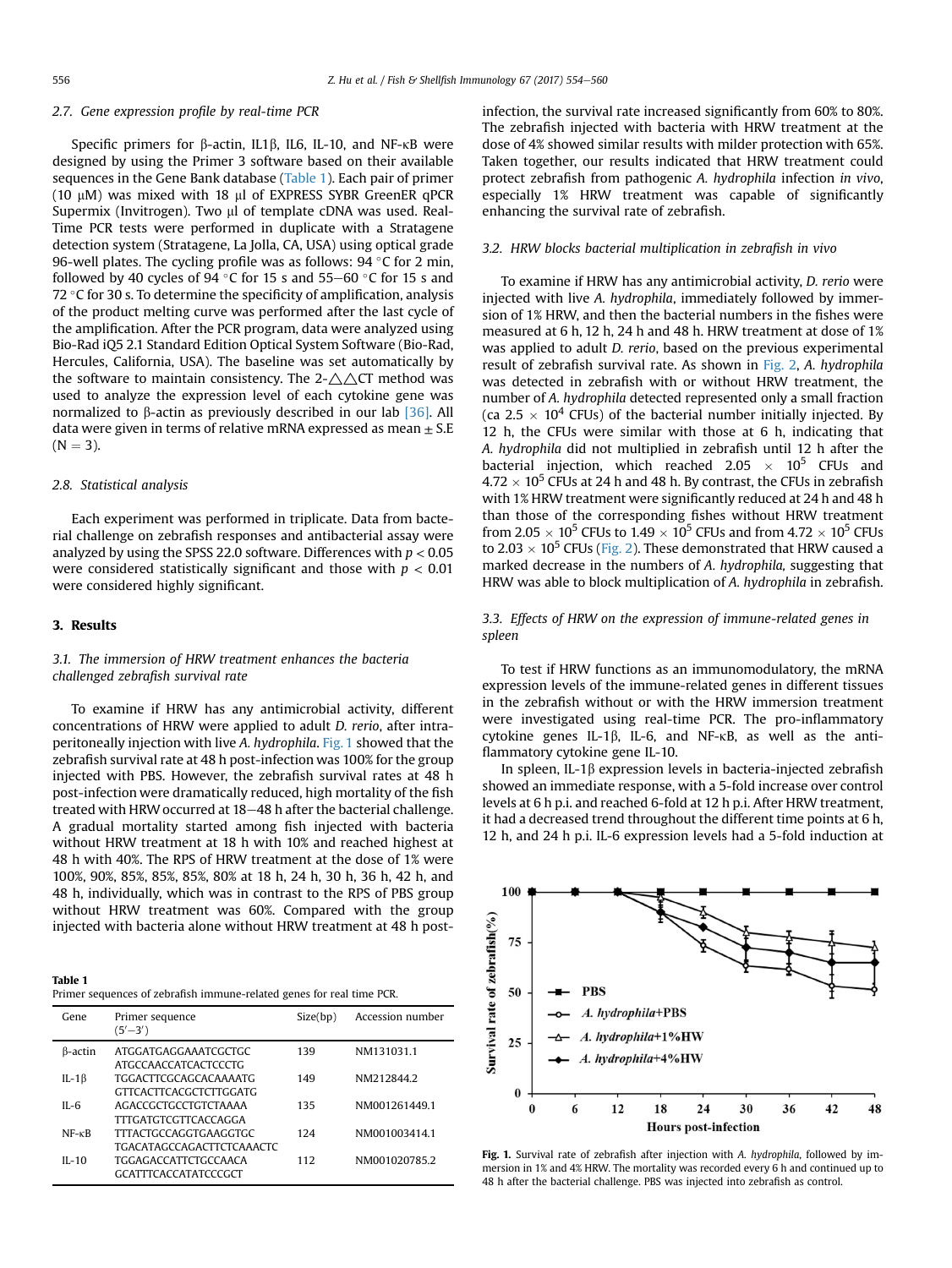<span id="page-3-0"></span>

Fig. 2. The in vivo suppressive effect of HRW on A. hydrophila growth in zebrafish. The live bacterial numbers after A. hydrophila injection in zebrafish with/without HRW immersion were calculated. Values on graph represent mean  $\pm$  standard error (SE). Significant differences were indicated with an asterisk at  $p < 0.05$ .

6 h p.i. In bacteria-injected fish, began to reach peak at 12 h p.i., and returned back at 24 h p.i. After HRW treatment, they dropped at 6 h, 12 h, and 24 h p.i., respectively. NF-kB expression levels peaked at 24 h p.i. With about a 3.5-fold increase over the control levels, at the levels decreased at 6 h, 12 h, and 24 h p.i. The IL-10 expression levels in spleen of zebrafish with HRW treatment showed an approximately 12-fold increase at 24 h p.i. The expression levels at 6 h and 12 h p.i. Had a 2.5-fold and 3.5-fold increase. (see. Fig. 3).

#### 3.4. Effects of HRW on the expression of immune-related genes in kidney

In kidney, the zebrafish with the HRW immersion treatment exhibited significantly immediate 6-fold increased mRNA expression levels of IL-10 at 6 h p.i. The expression levels at 12 h and 24 h p.i. Had a 3.5-fold and 1-fold increase. The zebrafish with the HRW immersion treatment exhibited significantly decreased mRNA expression levels of IL-1 $\beta$ , IL-6, and NF- $\kappa$ B in kidney compared with that observed in the control group. After HRW treatment, mRNA expression levels of IL-1 $\beta$  dropped 5-fold, 1.5-fold, and 4-fold; IL-6 dropped from 3-fold, 8-fold, and 3.5-fold; NF-kB dropped 1-fold, 2 fold, and 1.5-fold at 6 h, 12 h, and 24 h p.i., respectively [\(Fig. 4](#page-4-0)).

### 3.5. Effects of HRW on the expression of immune-related genes in liver

HRW was able to significantly suppress the expression of IL-1 $\beta$ , IL-6, and NF-kB in liver at 6 h, 12 h, and 24 h after injection of A. hydrophila: NF-kB expression levels remarkably declined at 24 h p. i. Over the control levels. IL-6 expression levels showed strongest decrease of 25-fold at 12 h p.i. The IL-1 expression levels showed 3 fold decrease at 24 h p.i. Meanwhile, anti-inflammatory cytokine was measured in fish injected with A. hydrophila intraperitoneally provided HRW after bacterial injection, and IL-10 increased 5-fold at very early stage at 6 h p.i. [\(Fig. 5](#page-5-0)).

In summary, both mRNA expression levels pro-inflammatory and anti-flammatory cytokine regulation genes after HRW



Fig. 3. Expression profiles of the pro-inflamatory and anti-inflammatory cytokine gene expression in spleen after A. hydrophila injection in spleen with/without HRW immersion. Relative expressions of the immune-related genes of IL-1 $\beta$ , IL-6, NF-kB and IL-10 were calculated. Values on graph represent mean  $\pm$  standard error (SE). Significant differences were indicated with an asterisk at  $p < 0.05$  and two asterisks at  $p < 0.01$ .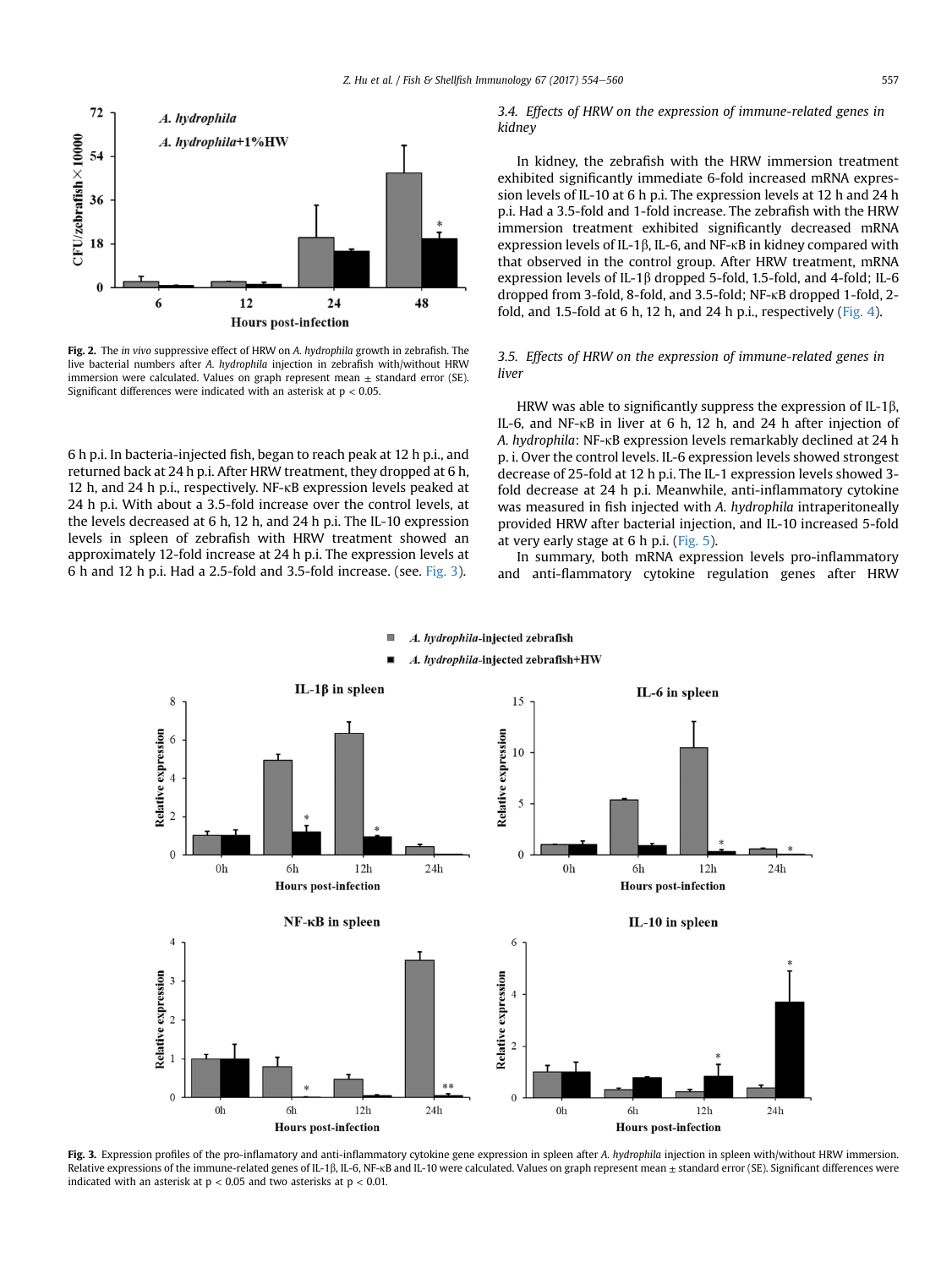- A. hydrophila-injected zebrafish **I**
- A. hydrophila-injected zebrafish+HW

<span id="page-4-0"></span>

Fig. 4. Relative expressions of the immune-related genes of IL-1 $\beta$ , IL-6, NF-kB and IL-10 in kidney were measured. Values on graph represent mean  $\pm$  standard error (SE). Significant differences were indicated with an asterisk at  $p < 0.05$  and two asterisks at  $p < 0.01$ .

immersion treatment were determined by real time PCR in kidneys of adult zebrafish inoculated with live A. hydrophila bacteria. Consistently, HRW remarkably inhibited the expression of proinflammatory and induced anti-inflammatory cytokine genes in three tested tissues at 6 h, 12 h, and 24 h after the bacterial injection. These data suggest that HRW could up-regulate the expression of the anti-flammatory cytokine genes IL-10, and downregulate the expression of the pro-inflammatory cytokine genes IL-1 $\beta$ , IL-6, and NF- $\kappa$ B, which indicating that HRW was an immunomodulator in zebrafish.

#### 4. Discussion

Recently, molecular hydrogen has been reported to have a suppressive effect on inflammation in human and rodent models. Apart from astonishing therapeutic effects of molecular hydrogen on a rat model [\[1\]](#page-6-0), which ignited interest in the effect of molecular hydrogen in various diseases and has been cited hundreds of times, the number of original articles demonstrating the effect of molecular hydrogen adds up to more than 300. Most of the articles applied mice and rats model, the rest are clinical trials. Hydrogen water and hydrogen gas are mostly reported, hydrogen water is in ad libitum treatments of experiments, and hydrogen gas is given less than 4% by inhalation. It has been found that HRW generally showed a more prominent effect than hydrogen gas [\[38,39\].](#page-6-0) Clinical studies showed statistically significant effects in patients, though not as conspicuous as those effects found in rodent models, which might due to a technical difficulty in preparing a high concentration of hydrogen water every day. Most of works are in rodents and human, while only a few in rabbits, pigs, and cultured cells or cultured tissues, while no reports in fish yet [\[39\].](#page-6-0)

Being prompted by the previous observations in human and rodent model, we have designed our current research work by firstly using zebrafish model to study HRW effects on A. hydrophilainfection, as zebrafish has been applied as powerful model to study the inflammation and the innate immune response to infectious diseases [\[40\]](#page-6-0). The aim of this study was to evaluate the effects of HRW on the inflammation in zebrafish, and it is very interesting for us to reveal the significant in vivo repressive effect on bacterial growth and the increased survival rate of bacteria-challenged zebrafish subjected to the HRW immersion treatment, which motivated us to further investigate the effect of HRW on bacteriachallenged zebrafish immunity. Although there are several preferred approaches to ingest or consume molecular hydrogen, including inhalation of hydrogen gas, drinking HRW and injecting hydrogen-dissolved saline. Compared with inhalation of hydrogen gas or injection of hydrogen-dissolved saline which is relatively impractical for use, we chose to examine HRW immersion in our present study, and this is particularly promising way to ingest molecular hydrogen, as it is easily administered and safe.

Based on the antimicrobial effects, we have designed further experiments by means of HRW immersion treatment, samples were collected on 6 h, 12 h, and 24 h p.i., and the levels of IL-1 $\beta$ , IL-6, NF-kB, and IL-10 were evaluated using real-time PCR. We revealed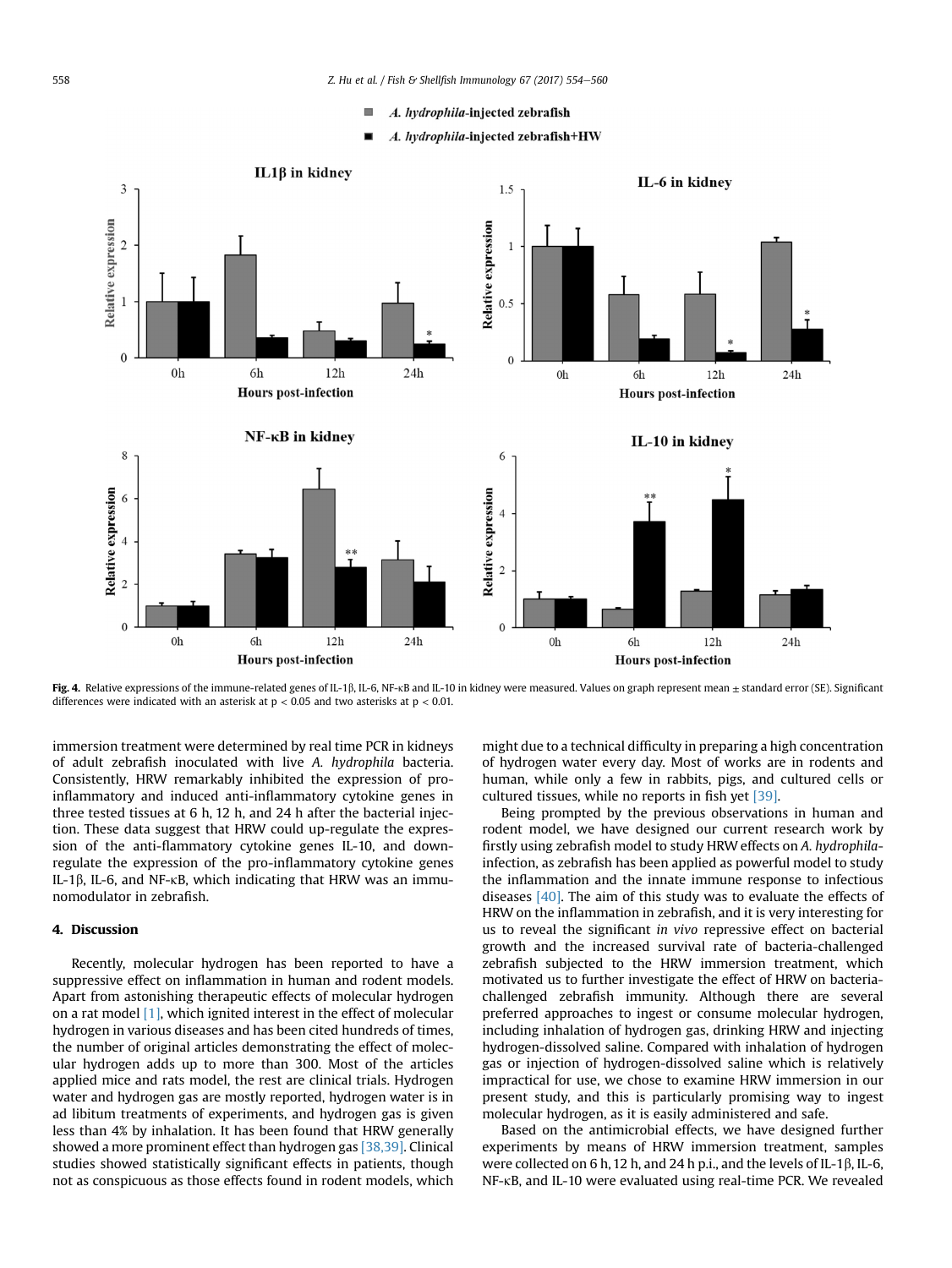<span id="page-5-0"></span>

Fig. 5. Expression profiles of the immune-related genes of IL-1 $\beta$ , IL-6, NF-kB and IL-10 in liver were measured. Values on graph represent mean  $\pm$  standard error (SE). Significant differences were indicated with an asterisk at  $p < 0.05$  and two asterisks at  $p < 0.01$ .

HRW significantly suppressed the expressions of IL-1 $\beta$ , IL-6, and NF-kB in the spleen, head kidney, and liver of A. hydrophilainfected zebrafish, whereas remarkably enhanced the expressions of IL-10 in the same tissues. In the current study, in all tissues measured the pro-inflammatory genes were generally down regulated and the anti-inflammatory gene was up regulated. HRW have been shown to regulate immunity by functioning as immunomodulators, including the ability to alter host gene expression, and we have demonstrated the effects of HRW on the responses of cytokine gene expression in A. hydrophila-infected zebrafish, and these cytokines exhibit opposite effects: IL-1 $\beta$ , IL-6, and NF- $\kappa$ B are pro-inflammatory and IL-10 is anti-inflammatory. Our findings were in accordance with earlier reports relating molecular hydrogen water to influence post-transcriptional cytokine production. Expression analysis of rat liver showed that hydrogen has an effect on expression levels of oxidoreduction-related genes in rats [\[41\].](#page-6-0) Hydrogen could down-regulate pro-inflammatory cytokines including tumor necrosis-factor-alpha (TNF $\alpha$ ), IL-1 $\beta$ , IL-6, IL-12, in many disease models  $[13,41-44]$  $[13,41-44]$  $[13,41-44]$ . Therefore, our results showed in the suppression of gene expression levels for the cytokines IL-1 $\beta$ , IL-6, NF- $\kappa$ B after bacterial injection with HRW immersion treatments. Cytokines secreted from macrophages and monocytes regulate the host response to infection, the HRWinduced cytokine expression in zebrafish suggesting that HRW enhanced immunity against bacterial infection.

Toll-like receptors (TLRs) are cellular receptors mediating macrophage and monocyte activation, and TLR4 is the major receptor for reorganizing LPS, which is a major component of the Gram-negative bacteria outer membrane. The TLR4 signaling pathway is an established major pathway that activates NF-kB, which induces the expression of pro-inflammatory genes. We found that HRW immersion treatment decreased NF-kB expression in the A. hydrophila-infected zebrafish, which suggesting that HRW may suppress A. hydrophila-induced NF-kB activation. IL-10 is a potent immunosuppressive cytokine for maintaining balance in the immune system through inhibiting pro-inflammatory cytokine production. In a mouse model, the IL-10 deficiency generated aggravating inflammation disease in a mouse model, and the induced IL-10 expression and suppressed inflammatory cytokine expression suggest that HRW has an anti-inflammation function that protects bacteria-infected zebrafish [\[45\].](#page-6-0) The HRW immersion treatment after live bacterial infection in this study could increase the expression of IL-10, as a way to evade host defense. In addition, in the spleen, the ratio between IL10 and NF-kB increased with HRW was added ([Fig. 2](#page-3-0)), illustrating the strong anti-inflammatory effect of HRW, and this might explain the possible signal transduction pathway influenced by selective transcription factors. The different expression of the pro-inflammatory and antiinflammatory cytokines might indicate that HRW has an immunological effect by mediating the expression of these genes.

Aeromonas hydrophila is Gram-negative bacteria which causes aeromonad septicaemia, which is a major fresh water disease affecting aquaculture worldwide. The current work is the first combined in vivo study of HRW treatment with the innate immune